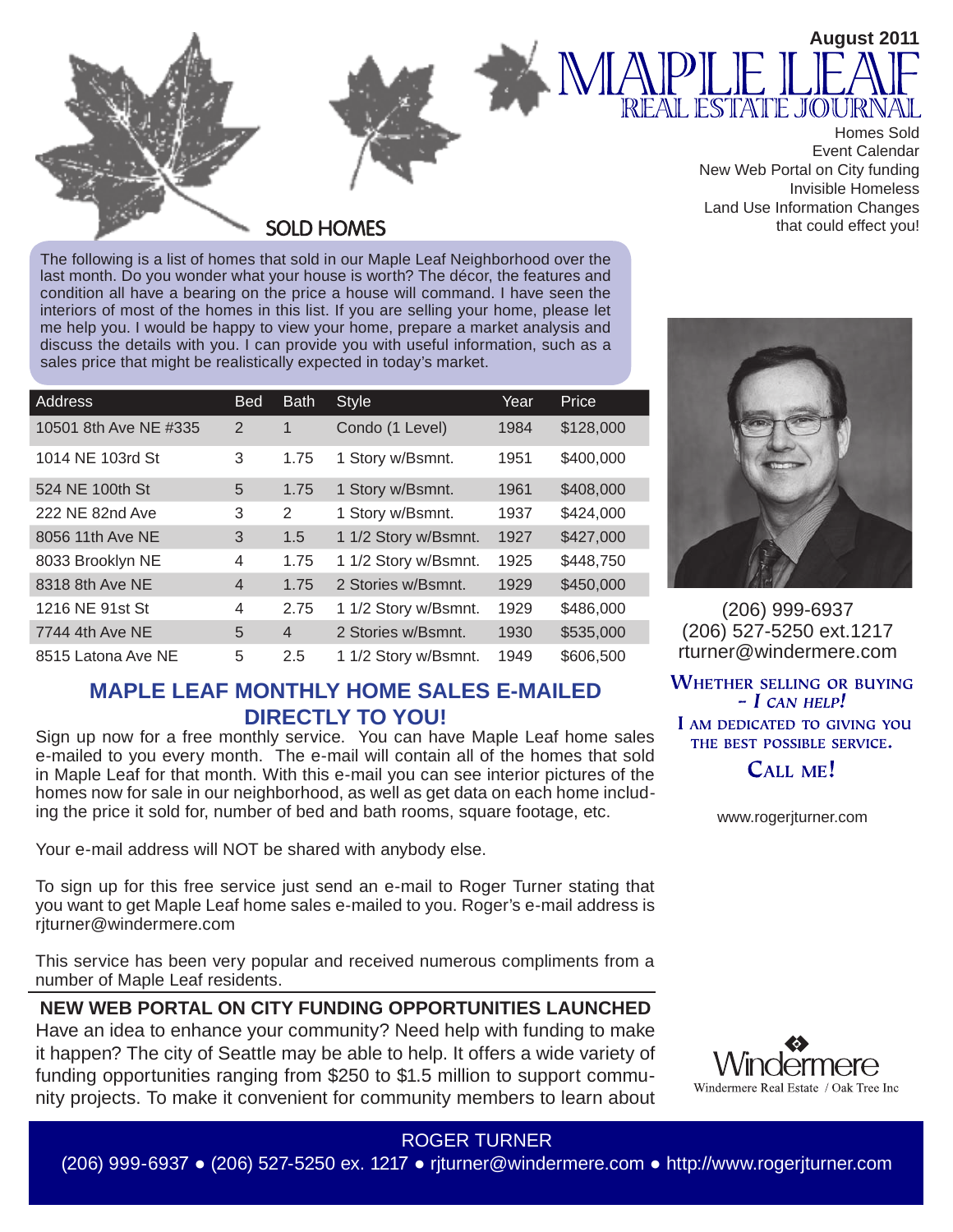## **SEATTLE EVENTS CALENDAR**

## **LIVE ALOHA HAWAIIAN CULTURAL FESTIVAL SEPTEMBER 11, 2011 FISHER PAVILION, LAWN & ROOFTOP**

Join many of the over 50,000 Hawaiian Islanders who call Washington State their home as they share their homeland's colorful history through performances of music and dance. Presented by the Live Aloha Hawaiian Cultural Festival Committee.

## **What can you do in 2011**?

Weave a lei, taste poi, play Hawaiian games and walk through an ancient Hawaiian house. The festival provides a feast for the senses as visitors journey through the sights, sounds and tastes of Hawaii. Experience the festive spirit of the islands, while you learn their true history through live performances, exhibits, hands-on cultural workshops, a Hawaiian marketplace and children's activities.

#### **SEATTLE FIESTAS PATRIAS SEPTEMBER 17-18, 2011 CENTER HOUSE, FISHER PAVILION**

This celebration of the independence from colonial rule of countries in Central and South America recognizes the diversity of the Latino culture in Western Washington. Presented by the Seattle Fiestas Patrias Committee and Sea-Mar Community Health Center.

## **What can you do in 2011?**

Sample from a selection of traditional Latin American food vendors, dance to live mariachi music on two stages and join in a children's soccer clinic. Fiestas Patrias, "Patriotic Holidays," showcases the richness and diversity of traditional Latin American art, food, music, dance, regional dress, sports and children's activities. The theme for 2011 is "Vive tu Vida" – Get Up Get Moving!

## **THE ITALIAN FESTIVAL SEPTEMBER 24-25, 2011 SEATTLE CENTER HOUSE, FISHER PAVILION**

### **What can you do in 2011?**

Stomp grapes, toss a pizza, learn to cook Italian food and compete in a bocce tournament. The Festival celebrates the joy of "all things Italian" – from opera and popular music to pasta and wine. Celebrity chefs, Italian marionettes, folkloric dances and Neapolitan love songs honor the "old country" and recognize the remarkable contemporary contributions of this vibrant and artful culture. Presented by Festa Italiana.

its diverse funding programs, the city has created a web portal which can be found at www.seattle.gov/grants. Check it out!

## **INVISIBLE HOMELESSNESS HOW NEIGHBORHOOD DISTRICT COORDINATORS HELP**

By Karen Ko, Neighborhood District Coordinator, North Region According to UW student Graham Pruss who wrote his honors thesis on car camping, roughly 33% of King County's homeless population lives in their cars. And Kristine Cunningham, Executive Director of ROOTS Young Adult Shelter, reports that by extrapolating the numbers from the county-wide One Night Count, there are over 600 young people who are homeless in this city. These two circumstances are very different and point to different strategies to assist them - car campers' most immediate need is a place to park without the danger of being towed or ticketed; youth are often looking for work or training to help them move out of a shelter.

The Neighborhood District Coordinators work with the issue of homelessness as part of their role in the community. They field calls from concerned neighbors; visit with homeless youth looking for work or shelter; assist churches inquiring about establishing car camping lots; and advise local business organizations in working with homeless people. Neighborhood District Coordinators work to help all community members as needs and issues arise.

## **LAND USE INFORMATION CHANGES THAT COULD EFFECT YOU!**

The Department of Planning and Development (DPD) is proposing to amend the Land Use Code (Seattle Municipal Code Title 23). The proposed amendments are summarized as follows:

## **ENCOURAGE HOME OCCUPATIONS**

- Allow property owners to operate home-based businesses (home occupations) in any structure, as long as impacts are minimized to surrounding properties.
- Allow alterations to structures to accommodate home based businesses, as otherwise allowed for structures in the zone.
- Allow a home-based business to advertise on the internet, but customer visits must continue to be by appointment only.
- Allow up to 2 non-resident employees (currently limited to one), and allow more flexibility for weekday deliveries with limits focused on heavy vehicles.

## **EXPAND OPTIONS FOR ACCESSORY DWELLING UNITS (ADUS) AND BACKYARD COTTAGES**

- Allow backyard cottages on through lots (lots that front two streets) - Allow more flexibility for the height of detached ADUs on sloping sites.
- Clarify that ADUs are allowed in all housing types (including townhouses, rowhouses & in multifamily housing in NC zones).

## **ALLOW FLEXIBILITY IN BUILDING HEIGHT MEASUREMENT**

Allow the option to measure building height using the method cur-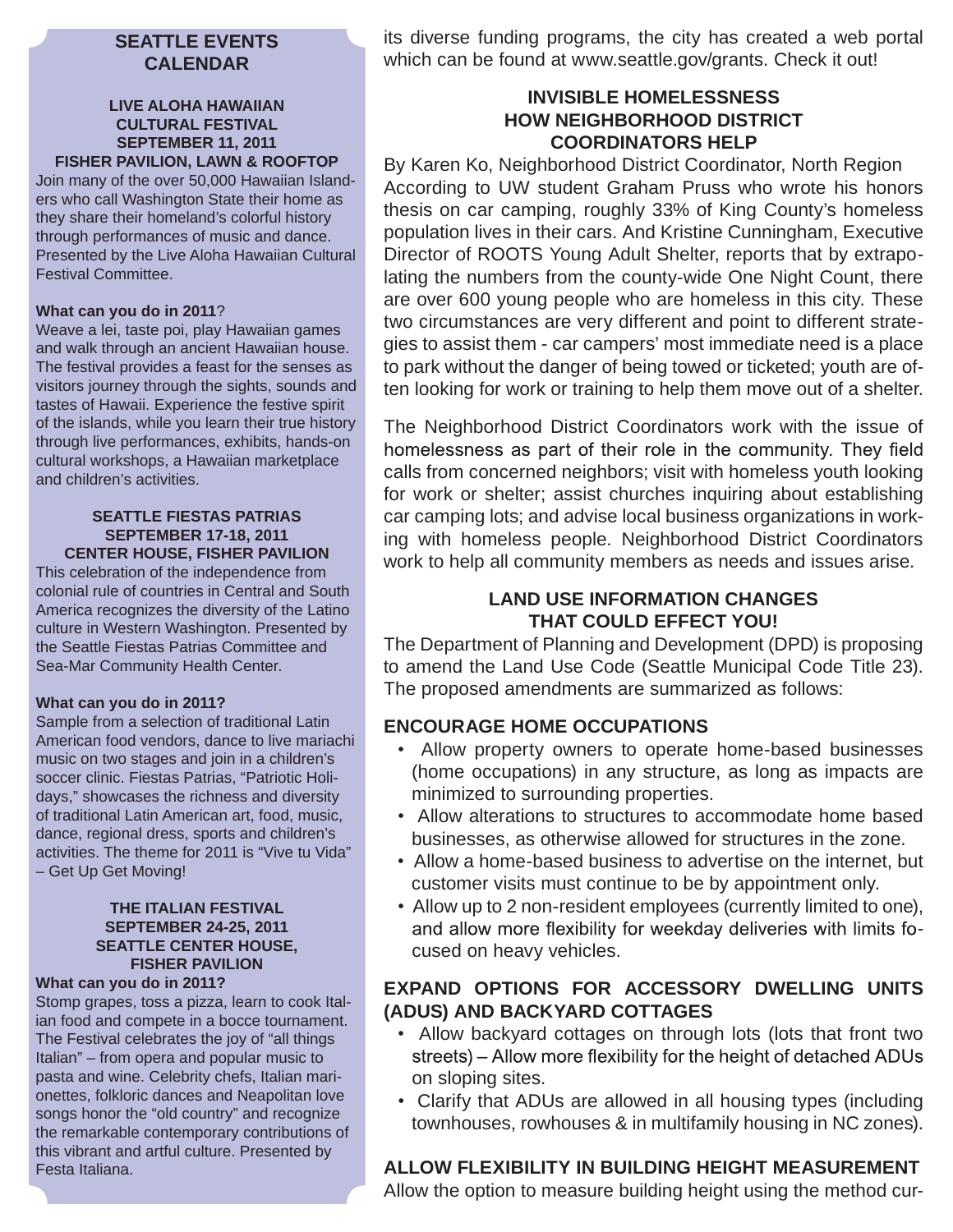rently allowed in the South Lake Union area or the average grade level method currently allowed in multifamily & commercial zones.

## **EXECUTIVE AND MAYOR SEND CONTRACT FOR LONG-TERM HOUSING OF CITY INMATES AT THE KING COUNTY JAIL TO CITY AND COUNTY COUNCILS FOR APPROVAL**

 County would be primary provider of bed space for City inmates through 2030, helping City avoid need to site a new municipal jail

(Seattle, WA) - King County Executive Dow Constantine and Seattle Mayor Mike McGinn have reached agreement on details of a proposed contract for use of the King County Jail as the primary provider of bed space for the City's misdemeanor inmates over the next two decades, and today sent a proposed Interlocal Agreement to their respective councils for adoption.

"With this agreement the City can be assured of space nearby for their pre-trial inmates, and the County can be assured of a certain stream of revenue to maintain jail operations and facilities," said Executive Constantine. "The City has been a great partner in working with us on our shared interest in controlling costs and maintaining safer streets, and this spirit of collaboration is one we can take into our relationships with all the cities in the region."

"We will work with our partner King County in a way that serves the financial interests of both parties, but more importantly, helps us work on alternatives to incarceration that allow us to avoid having to build a new Seattle jail," said Mayor Mike McGinn. "This deal works because Dow Constantine responded to my request for a long-term binding agreement that made financial and operational sense for both governments. I thank the Executive and his staff for their collaborative and forward looking approach to this issue."

The Executive and Mayor on April 14 announced initial agreement on the principles that guided their negotiations. The resulting contract proposal contains unique mechanisms that allow for flexibility by both jurisdictions to accommodate changes in jail populations. These mechanisms help ensure that enough capacity is available in the long term, that new capacity is not built unless needed, and that, if jail populations decline, neither jurisdiction would face on going, unmitigated financial consequences. In particular, the proposed Interlocal Agreement calls for:

- A commitment from King County to provide Seattle with jail bed spaces for a maximum of 228 inmates in 2012, and rising to 335 in 2030, with allowance for temporary spikes in population and durable commitments from both parties to provide for adjustments if needed.
- Reasonable and predictable fees for services that financially benefit both jurisdictions.
- A commitment to work together on diversion, alternatives, other population management mechanisms, and population forecasting.

In May 2010, the City ended its process of siting a new regional

#### **BUMBERSHOOT FESTIVAL SEPTEMBER 3-5, 2011 SEATTLE CENTER**

Bumbershoot Seattle is a huge 3-Day Party that celebrates the end of Summer with a really-spectacular showcase of with more than 2500 Artists, displaying their Eclectic and Cultural Masterpieces from all over the world.

Seattle Center plays host to this year's Bumbershoot Festival ... creating a 74-Acre Playground where folks can celebrate all of the festivities.

#### **8TH ANNUAL RUN FOR CHILDREN'S SEPT 30 MAGNUSON PARK**

Taking place on the Sand Point Peninsula at Sand Point Magnuson Park, the 8th Annual Run for Children's run & walk is great energizing fun for the entire family. Events include a 5K run and walk, children's dash, awards ceremony, food, fun and prizes. It's a wonderful way to spend the day plus, all pro-<br>ceeds go to benefit the Children's Hospital & Regional Medical Center.

Race registration begins at 7 AM, with the 5k run/walk starting at 9:30 AM. Please call 206-987-4827 for additional information.

#### **SEATTLE SPORTS SCHEDULE** \*\*\*\*\*\*\*\*\*\*\*\*\*\*\*\*\*\*\*\*\*\*\*\*\*\*\*\*\*\*\*\*\*\*\*\*\*\*\*\*\*\*\*\*\*\*\*\*\*\*\*

#### **MARINERS MLB HOME GAMES**

http://seattle.mariners.mlb.com/

| 9/1<br>9/8<br>9/9<br>9/10<br>9/11<br>9/12<br>9/13<br>9/14<br>9/16<br>9/17<br>9/18<br>9/26 | 7:10PM<br>7:10PM<br>7:10PM<br>1:10PM<br>7:10PM<br>7:10PM<br>7:10PM<br>7:10PM<br>7:10PM<br>TBD<br>1:10PM<br>7:10PM | V.S. ANGELS<br>V.S. ROYALS<br>V.S. ROYALS<br>V.S. ROYALS<br>V.S. ROYALS<br>V.S. YANKEES<br>V.S. YANKEES<br>V.S. YANKEES<br>V.S. RANGERS<br>V.S. RANGERS<br>V.S. RANGERS<br>V.S. ATHLETICS |
|-------------------------------------------------------------------------------------------|-------------------------------------------------------------------------------------------------------------------|-------------------------------------------------------------------------------------------------------------------------------------------------------------------------------------------|
|                                                                                           |                                                                                                                   |                                                                                                                                                                                           |
| 9/27<br>9/28                                                                              | 7:10PM<br>7:10PM                                                                                                  | V.S. ATHLETICS<br>V.S. ATHLETICS                                                                                                                                                          |
|                                                                                           |                                                                                                                   |                                                                                                                                                                                           |

#### **SOUNDERS FC HOME GAMES**

|              |                     | http://www.soundersfc.com/          |
|--------------|---------------------|-------------------------------------|
|              |                     |                                     |
| 9/10<br>9/17 | $1:00$ PM<br>6:00PM | VS. REAL SALT LAKE<br>VS. DC UNITED |
|              |                     |                                     |
|              |                     |                                     |
|              |                     |                                     |

#### **SEATTLE STORM HOME GAMES**

|      |        | http://www.wnba.com/storm/                                                                                       |
|------|--------|------------------------------------------------------------------------------------------------------------------|
|      |        |                                                                                                                  |
| 9/09 | 7:00PM | VS PHOENIX                                                                                                       |
| 9/11 | 6:00PM | VS CHICAGO                                                                                                       |
|      |        | ղի դիպիսի դիպիսի դիպիսի դիպիսի դիպիսի դիպիսի դիպիսի դիպիսի դիպիսի դիպիսի դիպիսի դիպիսի դիպիսի դիպիսի դիպիսի դիպի |

## **SEATTLE SEAHWAKS HOME GAMES**

| http://www.www.seahawks.com |        |                     |  |
|-----------------------------|--------|---------------------|--|
|                             |        |                     |  |
| 9/25                        | 1:15PM | <b>VS CARDINALS</b> |  |